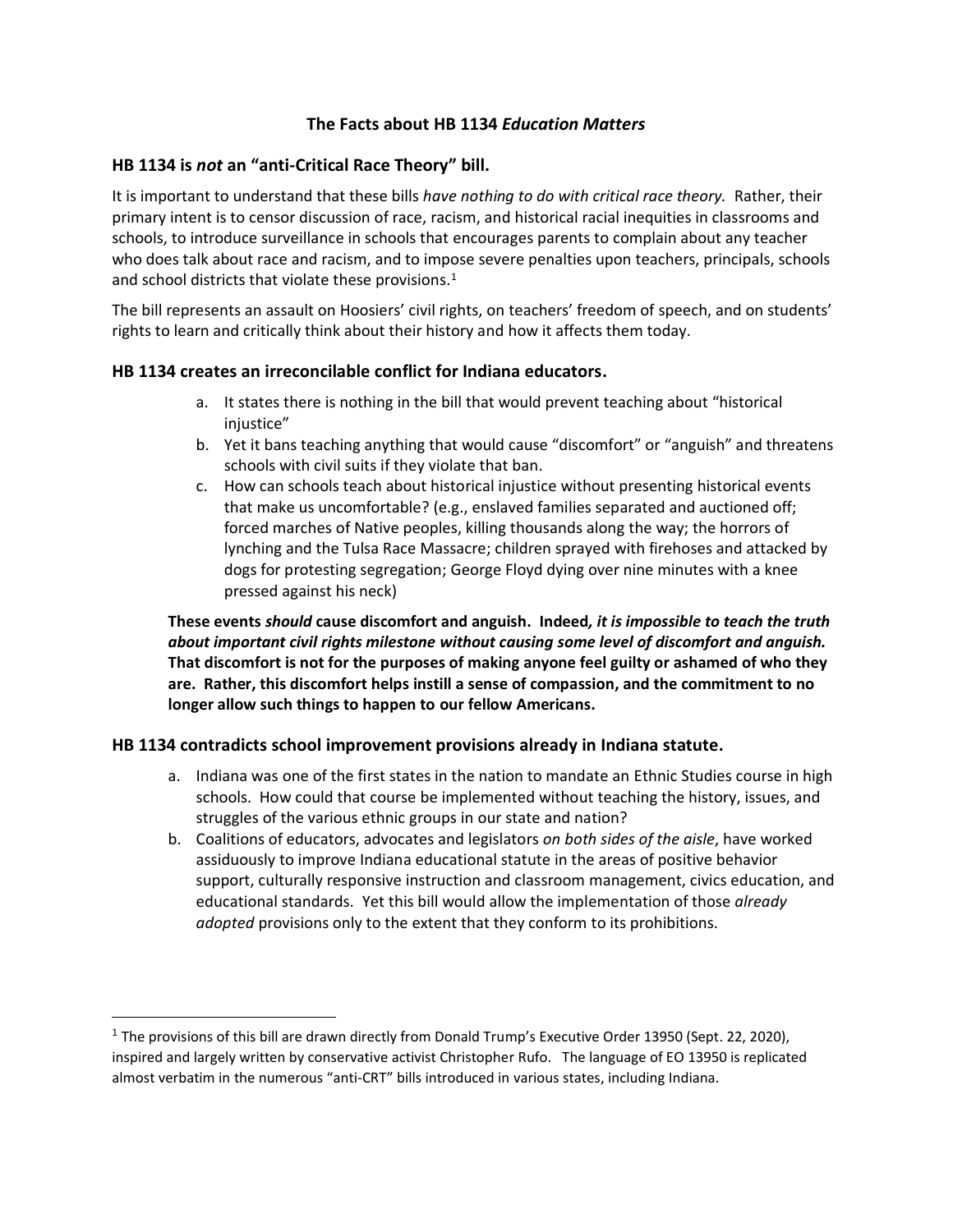# **HB 1134 contradicts most school vision and mission statements that seek to promote inclusive school environments, and prepare all students for a global, diverse society**.

- a. How can schools fulfill those missions without educator training in diversity?
- b. Would schools be forced to change their mission statements, deleting any references to race, racism or culture?

# **HB 1134 contradicts Indiana͛Ɛ goal of ƚeaching ƐƚƵdenƚƐ ƚo be criƚical ƚhinkerƐ.**

• Under this bill, there could be no teaching of critical thinking skills as they relate to historical facts concerning race and racism, as teachers would be limited strictly to facts, and mandated to remain "impartial". Analysis, evaluation and synthesis of the horrific events in our history would be considered a violation of this bill that could result in lawsuit. This bill effectively punish teachers for doing their jobs, and fly in the face of what it means to teach.

**HB 1134 prohibits teaching anything that could cause any individual to feel inferior; to feel discomfort, guilt, anguish, or any other form of psychological distress; or feel discriminated against. Yet t bans on discussing race, racism, and history would** *increase* **such feelings among Black and Brown students and their families**.

- a. *HB 1134 would cause Black and Brown children to feel less than, inferior, and uncomfortable as* their history and cultural heritage were erased from curriculum and instruction in their classrooms and schools.
- b. *HB 1134 would clearly cause parents, regardless of their race, to feel that Black and Brown children are being discriminated against,* since forcing teachers to have all of their materials examined to ensure it does not mention race or racism, or allowing students to opt out of the study of historical injustice, would be blatant discrimination against those children.

# **The widespread feelings of discomfort, inferiority and discrimination that would be caused by this bill mean that HB 1134** *would clearly create the very violations of parent and student rights that it claims to alleviate.*

# **HB1134 would make it virtually impossible for teachers to teach**

Can teachers teach if:

- They lose the right to teach critical topics, and all of their materials and activities (including websites, lesson plans, and even off-campus activities) must be examined--and possibly disapproved-in advance?
- Students could opt out of any part of their instruction, meaning that their classroom assessment and evaluation of student progress would have to be adapted *on a daily basis*?
- x Their school may be sued, and *they themselves lose their license*, for violations of this law?

# **HB 1134 would make school administration impossible**.

Can principals supervise and manage a school if:

- Curriculum and activities are determined entirely by outside groups?
- They will be responsible for almost constant re-assignment of students to other forms of high quality instruction on a daily basis?
- $\bullet$  They know that, by implementing the provisions of these bills, they would be violating previous state statutes?